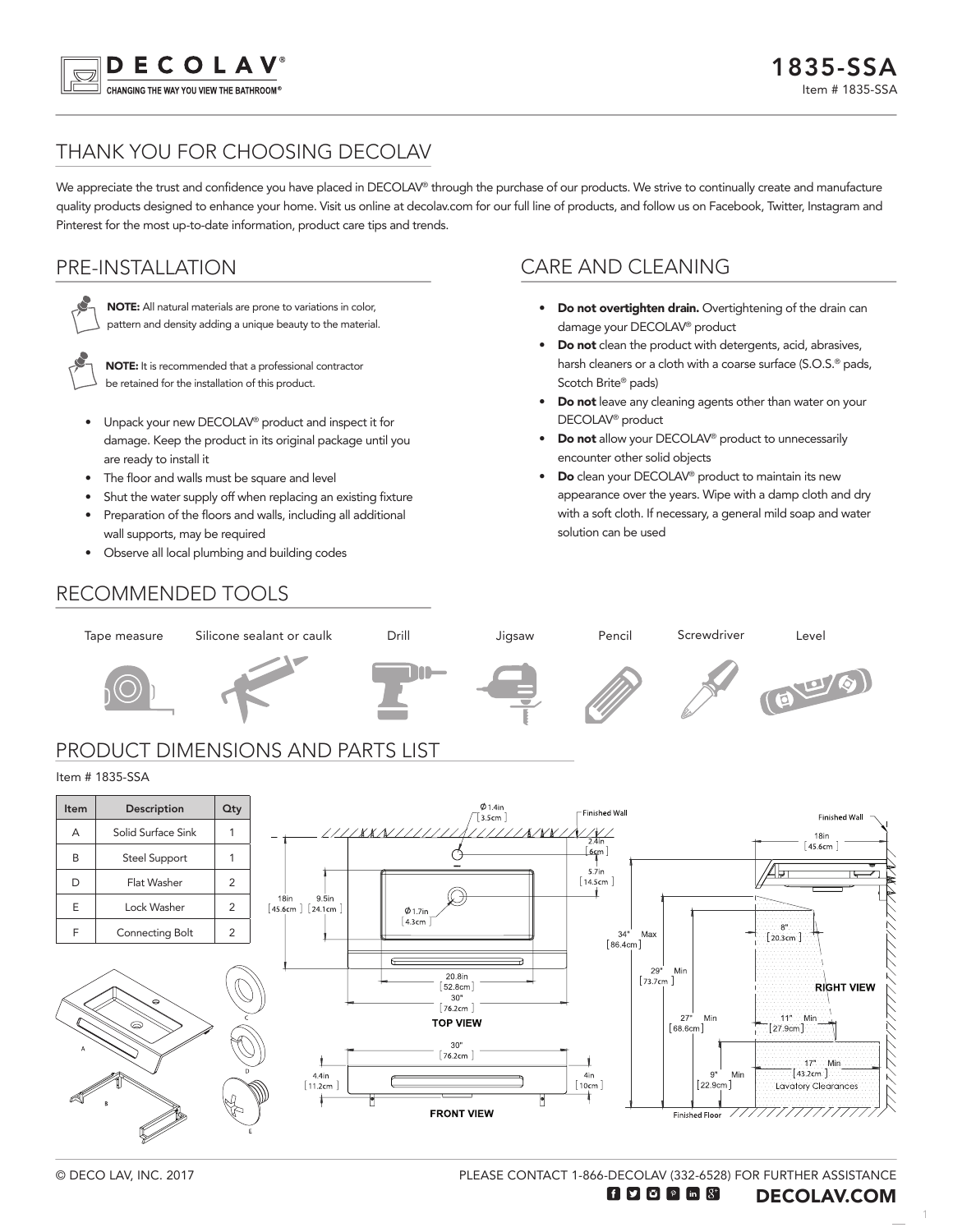

# ASSEMBLY INSTRUCTIONS

NOTE: Use DECOLAV® drain item # 9290-CP/SN/PN, # 9296-CP/SN/PN or # 9298-CP/SN/PN. DECOLAV® cannot guarantee against leakage with other manufacturer drains.

#### BEFORE YOU BEGIN

- Prior to installation, unpack your new DECOLAV<sup>®</sup> product and inspect it. Keep the product in its original package until you are ready to install it
- The wall must be square, plumb and level
- Shut the water supply off when replacing an existing fixture
- Observe all local plumbing and building codes
- It is recommended that this installation be done by a professional contractor with a minimum of two people. Do not install this fixture alone

## 1 INSTALLING WOOD WALL SUPPORT

- To ensure adequate support, DECOLAV® recommends removing wall board and re-enforcing area with 2" x 6" (5.08 cm x 15.24 cm) wall support crosspiece
- Measure the desired location of the vanity and mark mounting hole guidelines on wall
- Check alignment of mounting hole guidelines against vanity base to ensure product is level
- Drill mounting holes in finished wall through wall support crosspiece

## 2 SECURING THE VANITY BASE TO THE WALL

- Determine the location in the bathroom the wall mounted lavatory will be installed
- Measure the desired location of the steel support and mark mounting hole guidelines on wall
- Check alignment of mounting hole guidelines against steel support
- Drill mounting holes in finished wall
- Attach anchors (anchors not included) to mounting holes
- Attach steel support to anchors using screws (screws not included)

## 3 SECURING THE LAVATORY TO THE VANITY BASE

- Apply sealant to the top edge of the steel support
- Apply sealant to the back wall of the lavatory
- Gently place the lavatory over the steel support
- Wipe away any excess silicone
- Secure lavatory to steel support using included hardware (Flat Washer, Lock Washer, Connecting Bolt)
- Allow sealant to set before proceeding to install faucet, drain, and waste system (not included), ensuring that supply lines are secured tightly. NOTE: DO NOT OVER TIGHTEN DRAIN. MAY RESULT IN DAMAGE.
- Turn on water supply to faucet and check for leaks
- Refer to the below figure for finished product



NOTE: Use DECOLAV® decorative bottle trap item # 9102-CP/SN/PN to complete your new look.



PLEASE CONTACT 1-866-DECOLAV (332-6528) FOR FURTHER ASSISTANCE